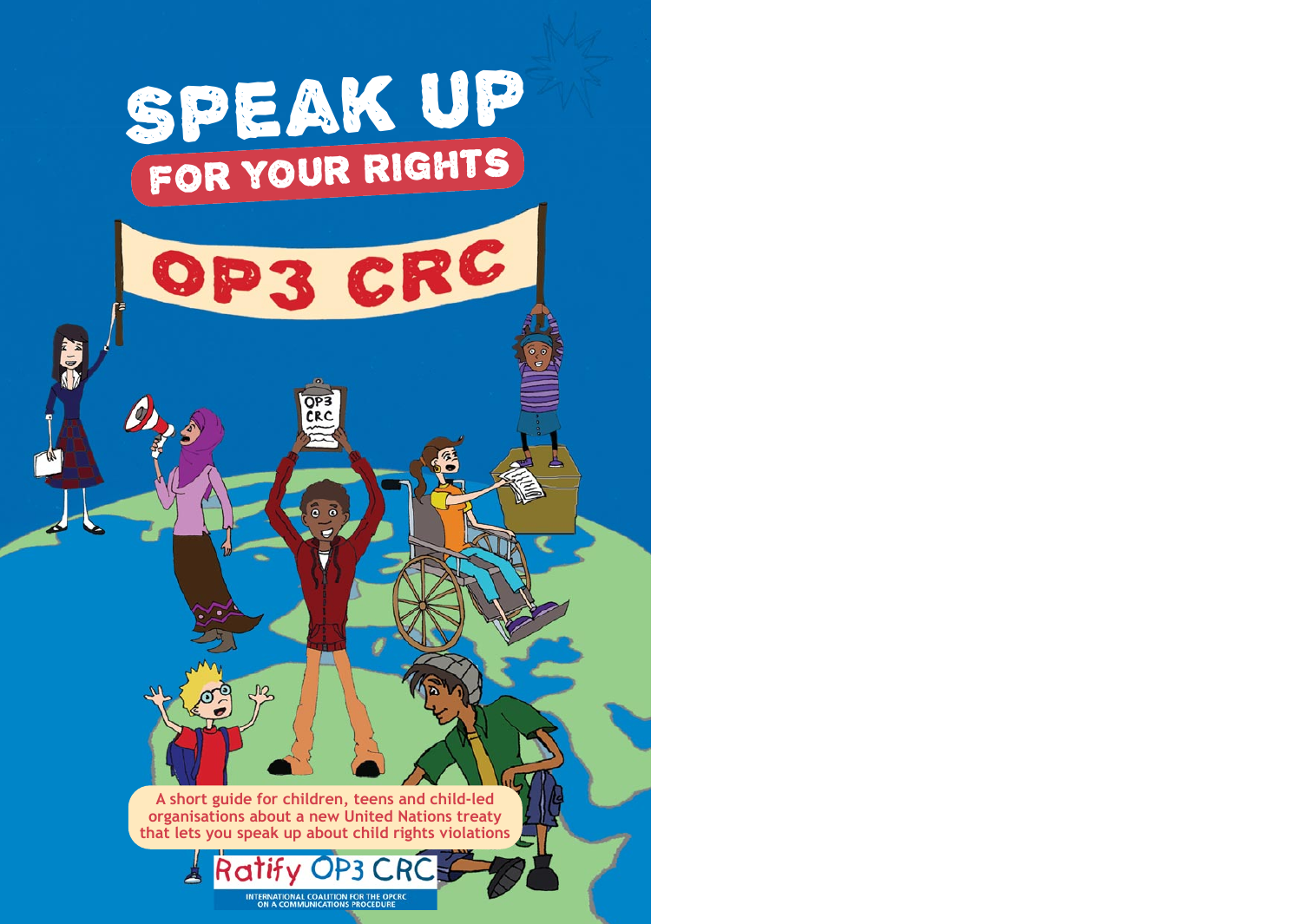This leaflet is written to help (**you** understand what this **new treaty, the** *Optional Protocol to the Convention on the Rights of the Child on a Communications Procedure,* **called the OP3 CRC for short, is all about. But first, it's important that you understand how your rights are defined by the United Nations (or UN) in a very important treaty called the** *Convention on the Rights of the Child.*



# WHAT ARE YOUR RIGHTS?

A treaty, also called a convention, is a formal agreement or a contract that can be accepted by countries. If a country agrees to, or **ratifies**, the treaty, it agrees to do what the treaty says.

The UN has several treaties to protect the rights of children (all people under 18 years-old), but the main treaty that protects children's rights is the Convention on the Rights of the Child or the CRC. Under the CRC, children have many rights, like the right to grow up in a protective

environment, to express themselves and have their views heard.

The rights apply to many aspects of your life, including family, community, education, and health.

Some examples of **violations** of the rights in the CRC could include:

- \*Being excluded from going to school, because of things like your sex, race, a disability or even because the school uniform or books are too expensive.
- \*Being separated from one or both of your parents, such as through a divorce or being placed in care, without being consulted to see how you feel about the situation and where you would prefer to live.

**"All children have these rights, no matter who they are, where they live, what their parents do, what language they speak, what their religion is, whether they are a boy or girl, what their culture is, whether they have a disability, whether they are rich or poor. No child should be treate<sup>d</sup> unfairly on any basis" (UNICEF).** **In order to further explain the rights in the CRC, the United Nations has drafted three shorter treaties called Optional Protocols**. These Optional Protocols (or OPs) add to certain rights included in the CRC and clarify how to better protect them. The first two OPs are on children in situations involving war (OPAC) and on children who are sold or sexually exploited through prostitution or pornography (OPSC).

The new OP that this leaflet is about – the *Optional Protocol on a Communication Procedure*, or *OP3 CRC* – allows children to submit a complaint to the United Nations when their rights are not fully protected in their countries. These complaints are officially called "communications."



## Words to know:

UNITED NATIONS (or UN):The UN was set up in 1945 to help keep peace around the world, develop friendships between countries, to help solve problems between countries and to promote respect for everyone's

rights. VIOLATE / VIOLATION: Your rights are violated when two things happen. Firstly, someone does something that goes against or ignores your rights; and secondly government authorities, such as the police or a judge, do not take action to protect your rights or solve your

situation.<br>RATIFY: When a government agrees to follow an international treaty.  $R$  $H$ l $H$ situation.<br>RATIFY: When a government agrees to follow an international treaty.<br>A government can sign a treaty before ratifying it, as a promise that it will ratify in the future.

REMEDY: A remedy is something that makes things better after they have gone wrong or provides a solution to a problem. For example, being allowed to go to school may be a remedy if you were unfairly expelled.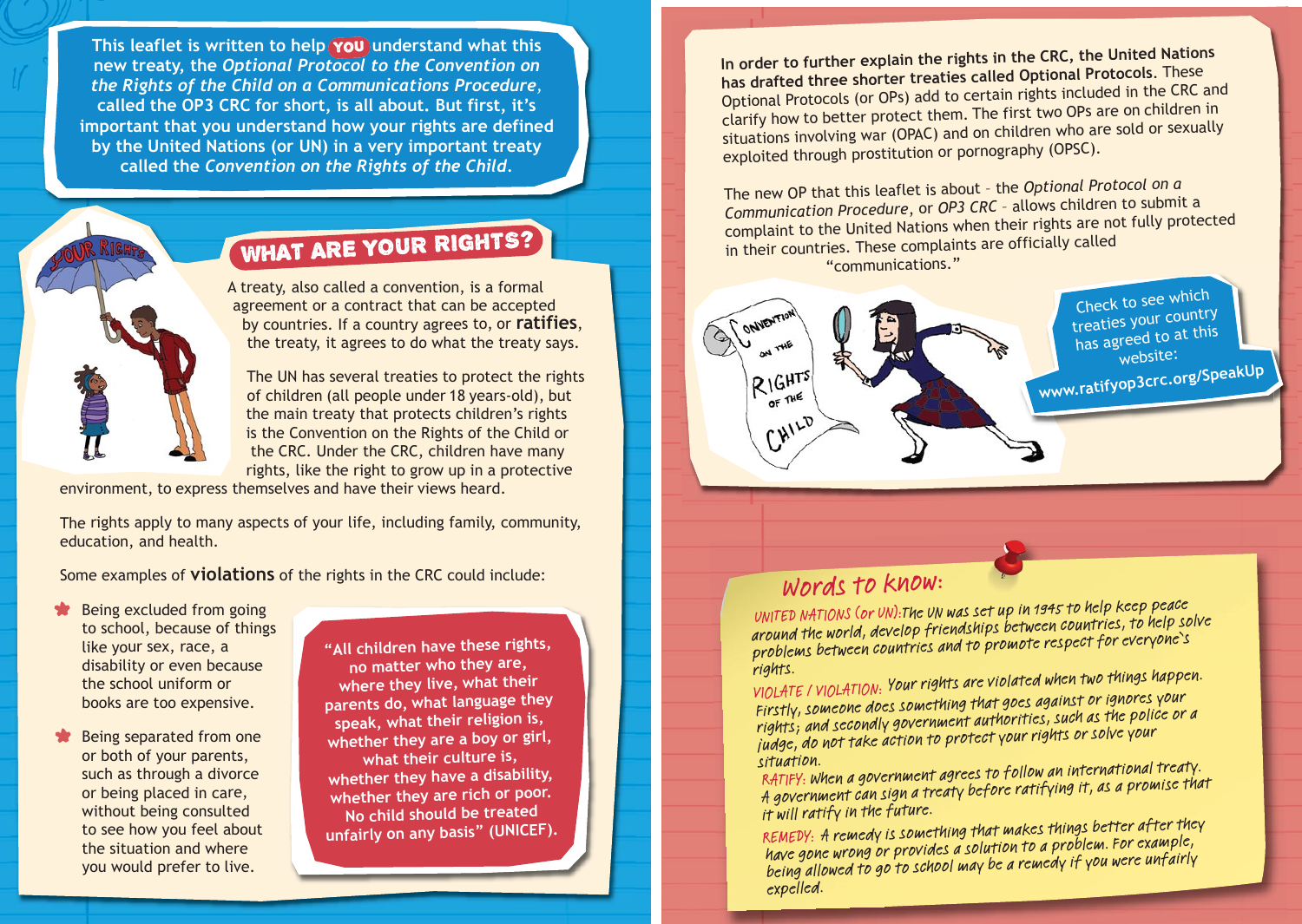# WHAT IS OP3 CRC AND HOW Is IT CONNECTED TO YOUR RIGHTS?

When we say children have rights, this means that people around them, for instance their family, teachers, the law enforcers, members of the community, and the government have the responsibility to make sure those rights are protected. But for this to work, children need to be able to speak out if their rights are not respected and to have help to make things better with a **remedy** or compensation.

Governments that have ratified (or agreed to follow) the CRC, the OPAC or the OPSC, must put in place systems that work to protect the children's rights included in these treaties.

However, this does not always work as it should. There are instances when children's rights are not properly protected by people working for the government or when there is no one in the country helping to find a solution. There are also cases when children have tried their best to make their complaints/ concerns known to their government, but the government does not react in a reasonable amount of time or does not resolve the problem.

OP3 CRC gives children the option to complain to the United Nations about violations of their rights – like violence, being exploited or being discriminated against, if a solution cannot be found in their country.



**Thanks to OP3 CRC, you and children like you will be able to:**

- Take your case to a UN Committee made up of 18 independent child rights experts called the *Committee on the Rights of the Child*. These experts know a lot about children's rights and come from all over the world.
- Ask the Committee on the Rights of the Child to tell the people working for your government how they can respect and protect children's rights.
- **\*** Get the UN to take notice of the violations you or other children suffered.



### HOW CAN OP3 CRC HELP PROTECT YOUR RIGHTS?

By ratifying OP3 CRC, governments agree that children should be allowed to go to the UN and ask for help if violations of their rights cannot be dealt with in their country.

If the Committee on the Rights of the Child finds that there was a violation of children's rights,it will make concrete recommendations and give advice to the government in the country where the violation happened.

These recommendations will name certain things that the people working for the government can do to provide a remedy, or solution, to make sure this violation of children's rights will not happen again.

While the recommendations that the UN gives to governments are not law, countries that ratify OP3 CRC have agreed that they will try to follow the advice and put things right for the children who have suffered.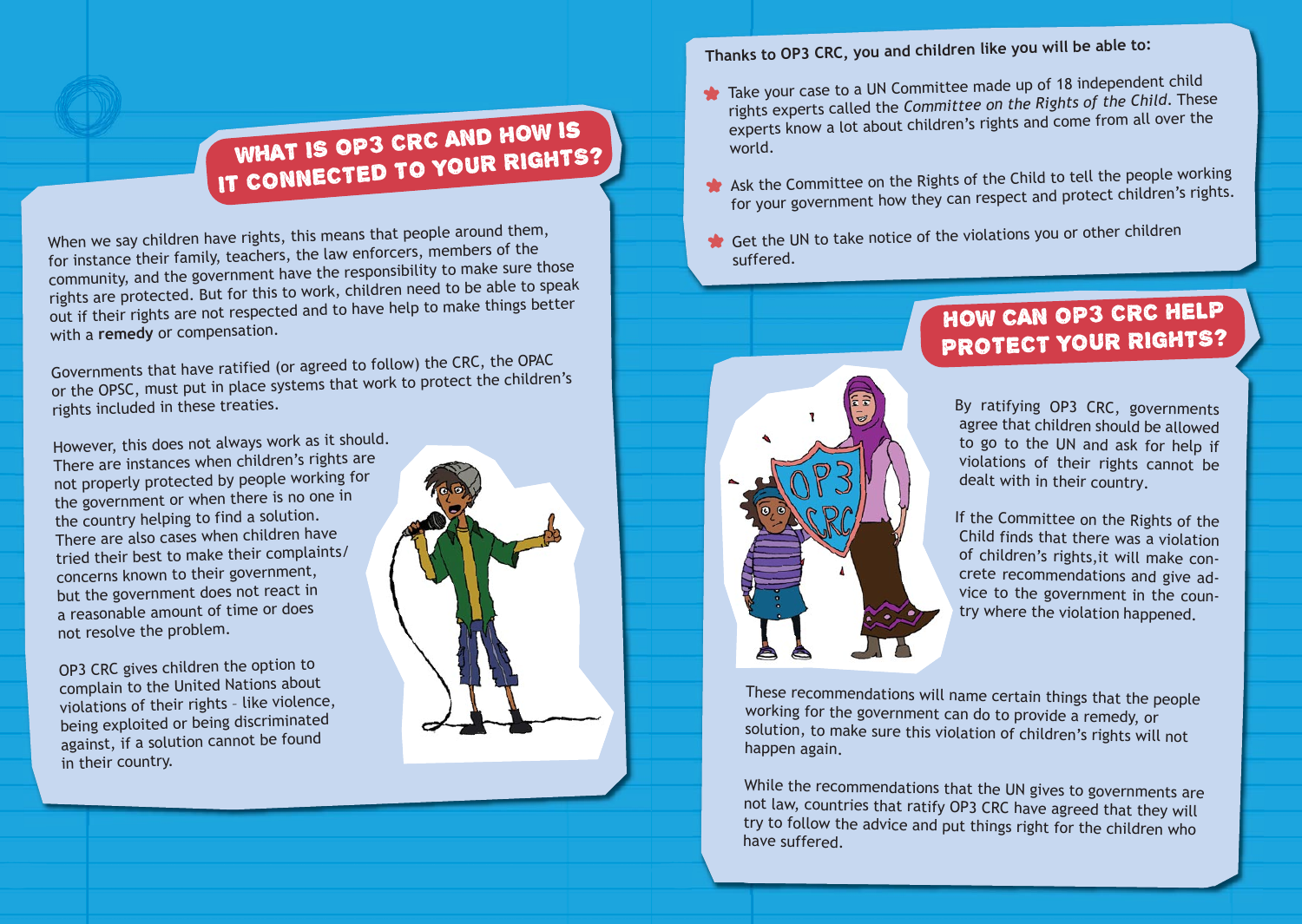

## HOW WILL OP3 CRC WORK?

For OP3 CRC to apply to your country and the children living in it, your government has to ratify it. This is how a governmen<sup>t</sup> can agree to what it says and allow you to complain to the UN if your rights are violated.

OP3 CRC cannot apply in any country until 10 countries have ratified it. Once 10 countries ratify it, OP3 CRC will apply in all of these countries and in any country that ratifies it in the future.

#### **OP3 CRC works in two different ways:**



## **1. THE COMMUNICATIONS PROCEDURE**

You or your representatives can bring a complaint about a violation of your rights to the Committee on the Rights of the Child, if:

- Your government has ratified OP3 CRC,
- ◆ You have already brought the same complaint before a national court and could not get a remedy, except if you can show that national systems do not work or take too long, and
- ◆ Your complaint concerns violations of rights agreed in a treaty ratified by your government. (See the "What are your rights?" section.)

## **2. THE INQUIRY PROCEDURE**

Anyone, including a child, an adult or an organisation, who is not part of the government (such as a charity, association, foundation, or faith group), can send information to the Committee on the Rights of the Child about especially serious or repeated violations of rights and ask them to investigate it if:

- $\vee$  The government concerned has ratified OP3 CRC, and
- $\vee$  The violations concern rights included in a treaty that the government has ratified. (See the "What are your rights?" section.)

The Committee on the Rights of the Child can then decide to set up an investigation, called an inquiry, which may include a visit to the country concerned.

### **WHAT WILL HAPPEN IF YOU BRING A COMPLAINT TO THE COMMITTEE?**

If the Committee on the Rights of the Child agrees that a violation has happened, it will make recommendations and give advice to the government, which may include:

- $\blacktriangleright$  Providing care and support,
- $\blacktriangledown$  Taking a child out of a dangerous situation,
- \*✔ Paying some money as compensation, or
- ↓ Asking the government to take the people who violated children's rights to court.

# IMPORTANT POINT....

**When examining a complaint or making an inquiry and deciding what to do, the Committee on the Rights of the Child takes into account what's best for the child involved – his or her 'best interests' and the rights and views of the child.**